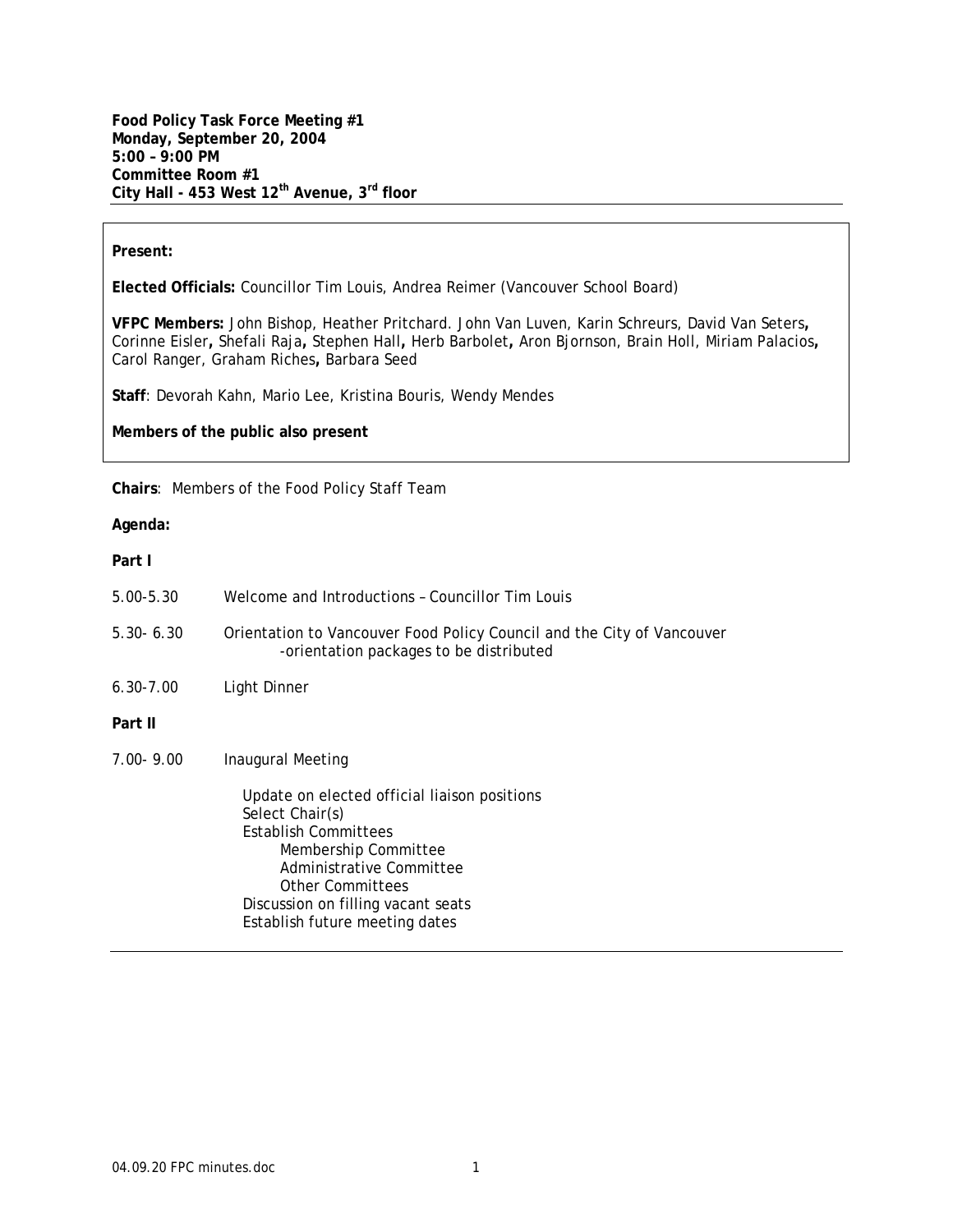# **MINUTES FROM PART I OF MEETING**

#### **Review of Orientation Package**

Staff reviewed the Orientation Manual and encouraged Food Policy Council members to become familiar with its contents.

# **MINUTES FROM PART II OF MEETING**

#### **Update on elected official liaison positions**

### *City Council Liaisons*

On December 11, 2004, Council approved the Action Plan for Creating a Just and Sustainable Food System for the City of Vancouver. The Action Plan included the establishment of a Vancouver Food Policy Council (a voluntary citizen body with formal links to the City system) with a mandate to act as an advisory and policy development body. Section 1.1a of the Action Plan states that: "To ensure strong communication with City Council, the Vancouver Food Policy Council will have two City Councillors as liaisons".

On September 14, 2004, an administrative report went forward to City Council requesting City Council appoint two members of Council as liaisons to the Vancouver Food Policy Council. Due to the fact that one of the potential City Council liaisons was away on City business, the decision was postponed until the next City Council meeting on September 28, 2004.

#### *Vancouver Park Board and Vancouver School Board liaisons*

Official Food Policy Council liaisons have also been requested from Vancouver Park Board and Vancouver School Board. Decisions on these representatives are pending.

### **Select VFPC Chair(s)**

#### *Question for discussion:*

VFPC Terms of Reference state that "VFPC members will appoint a VFPC chair and/or co-chair at the second meeting of the VFPC" The question of whether the VFPC wishes to choose a Chair or Chairs at the first meeting was presented. The rationale behind the TOR stipulation to choose a Chair or Chairs at the second meeting was to allow VFPC members to get to know each other better and make a more informed decision.

#### *Discussion*:

- Wait until vacancies on VPFC are filled before choosing Chair(s).
- Youth, gender, diversity issues need to be addressed. Suggestion to wait until a full Council exists before choosing Chair.
- Better to choose Chair(s) now to get VPFC up and running.
- Compromise: Choose interim Chair(s).
- A nomination process should be determined (candidates should submit a paragraph of describing why they would like to be Chair).
- Nomination and election process can be done electronically.
- Chair or Chairs should take role for one calendar year with possibility of renewal.
- Roles and responsibilities of Chair(s) should be clear. What are the expectations?
- How are roles and responsibilities different from that of Food Policy Coordinator?

### **ACTION**

An ad hoc group will create a description of roles and responsibilities of Chair(s) and circulate to VFPC members for feedback. Ad hoc group members: **Carol Ranger, Miriam Palacios, Karin Schreurs**. Food Policy Coordinator will also be involved. An electronic nomination and election process will take place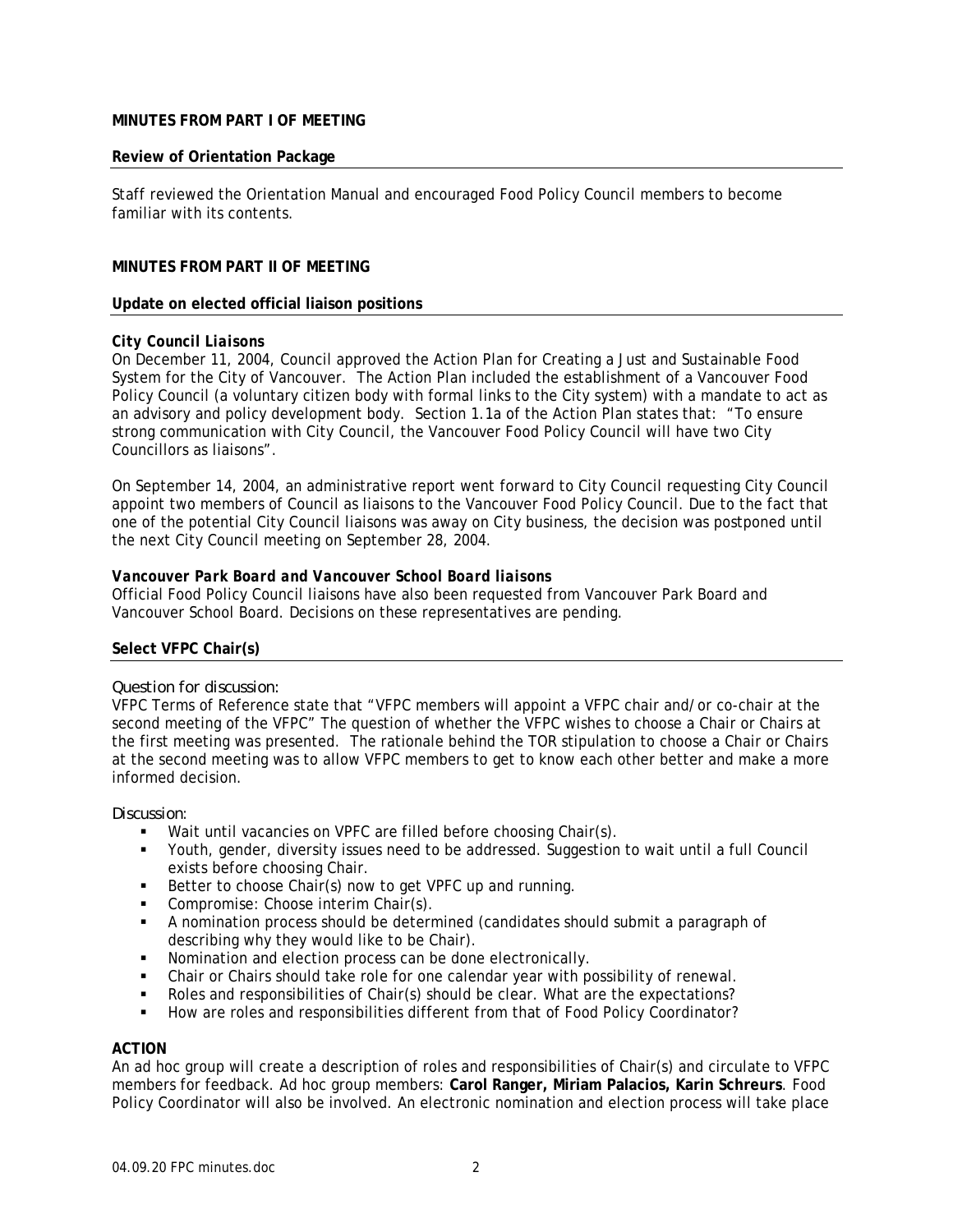before the next VFPC meeting (October 12). Results announced at next meeting. **N.B**.: Mario Lee came up with 6 recommended roles for the Chair(s) later in the meeting. The FPC agreed with these recommendations and the ad hoc committee struck earlier was disbanded.

Recommended role of Chair(s):

- 1. Chair VFPC meetings
- 2. Collaborate with Food Policy Coordinator to set agenda
- 3. Spokesperson for VFPC
- 4. Key liaison with elected official liaisons (City Council, Park Board, School Board)
- 5. Maintain contact with committees of VFPC (who may have Chairs of their own)
- 6. Work with staff cooperatively on emerging issues in order to empower decision making

Possibly more issues on communications to be added.

# **DECISION**

- Anyone interested in being Chair or co-Chair should submit their name to the FP coordinator with a brief statement stating what they bring to the role.
- Nomination and election process will be held electronically.
- Results announced at next VFPC meeting (October 12)

# **Establish Committees**

# *Membership Committee*

### *Questions for discussion:*

How will the VFPC fill the five vacancies? What will be the role of the Membership Committee in achieving this task? Who will make up the Membership Committee?

### *Discussion:*

- The VFPC election process was a good one. Conduct same process to fill vacancies (i.e. election only if there is more than one candidate in each sector where vacancies exist)
- An appropriate role for the Membership Committee should be to consider the appropriate mix of people for the VFPC (sectoral and individual), contact possible candidates, and make recommendations back to VFPC to elect.
- Sources of possible candidates should include Food Policy Task Force alumni, Food Policy Council candidates who were not elected, other suggestions from VFPC or City staff.
- Authority should be given to Membership Committee to come up with 'short list' of candidates that will be voted on electronically.
- Keep vacancies if necessary. There is no need to fill all vacancies immediately. More important to attract best people.

### **DECISION**

Membership Committee members are: **John Van Luven, Herb Barbolet, Aron Bjornson and Barb Seed**.

### **ACTION**

Membership Committee will determine list of possible candidates to fill vacancies. List of possible candidates will be circulated to VFPC Council members electronically prior to the next meeting. Recommendations will either be ratified electronically, or if there is more than one candidate in sectors where vacancies exist, electronic voting will take place.